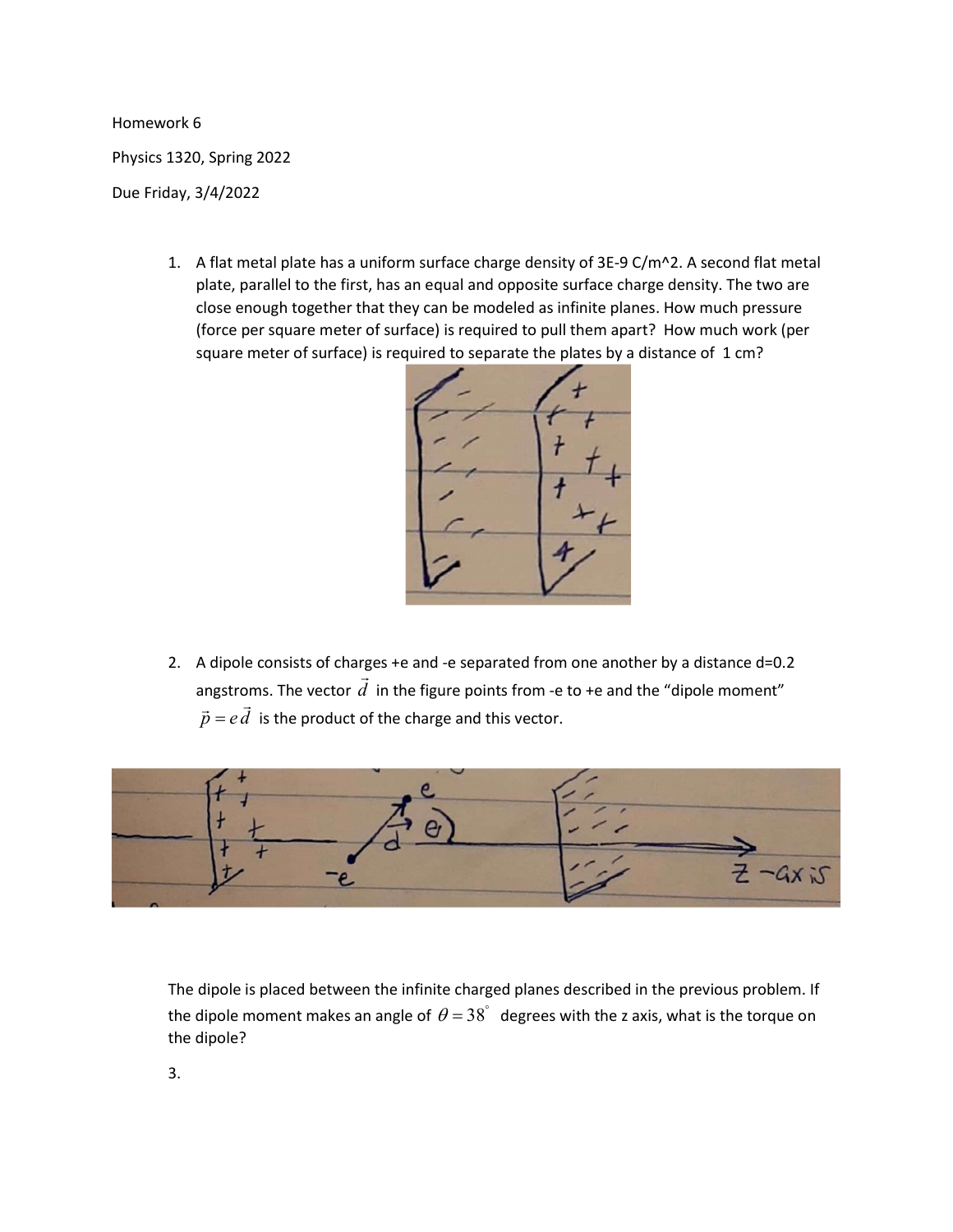$R = 1$  meter Calculate the electric field  $10nm$  $\overline{\alpha}$  $\frac{1}{2}$ ring and rady  $\neg$ etr. icl  $+0.00$  $PPO$ nm. Convert sum to an integr

- 4. Two infinite line charges, both positively charged with a uniform linear charge density of 10 micro Coulombs per meter, lie in planes that are parallel to the xy plane. They are separated from one another by 1 meter in the z direction.
	- a. What is the force (per meter) between the two if they are parallel to one another?
	- b. What is the total force between the two if they are perpendicular to one another?
- 5. The spherical globe of the van de Graaf generator in Regener Hall has a radius of 15 cm. It can be charged until the electric field at the surface reaches the dielectric strength of dry air (3E6 N/C). Suppose that it is positively charged. A nitrogen atom at the surface loses an electron, becomes a positive ion, and is accelerated away from the globe. Assuming no collisions, how fast will the nitrogen ion be moving when it reaches infinity?
- 6. The intensity of sunlight striking the earth is 1.4 kW/m^2. What is the maximum power that could possibly be absorbed by the earth? (The earth's radius is 4000 miles). How does this compare with the power demands of humankind? Given that the earth-sun distance is 93 million miles, and the pluto-sun distance is 4 billion miles, what is the intensity of sunlight striking pluto?
- 7. According to the advertisement appearing in the Albuquerque newspaper this morning, the ACE – 101 Sprinkler is this year's must-have law care device, in stock now at a hardware store near you. While a bit pricey, this is not your every-day lawn sprinkler. This is a complete "irrigation system", meeting all DEP soil and water conservation requirements.